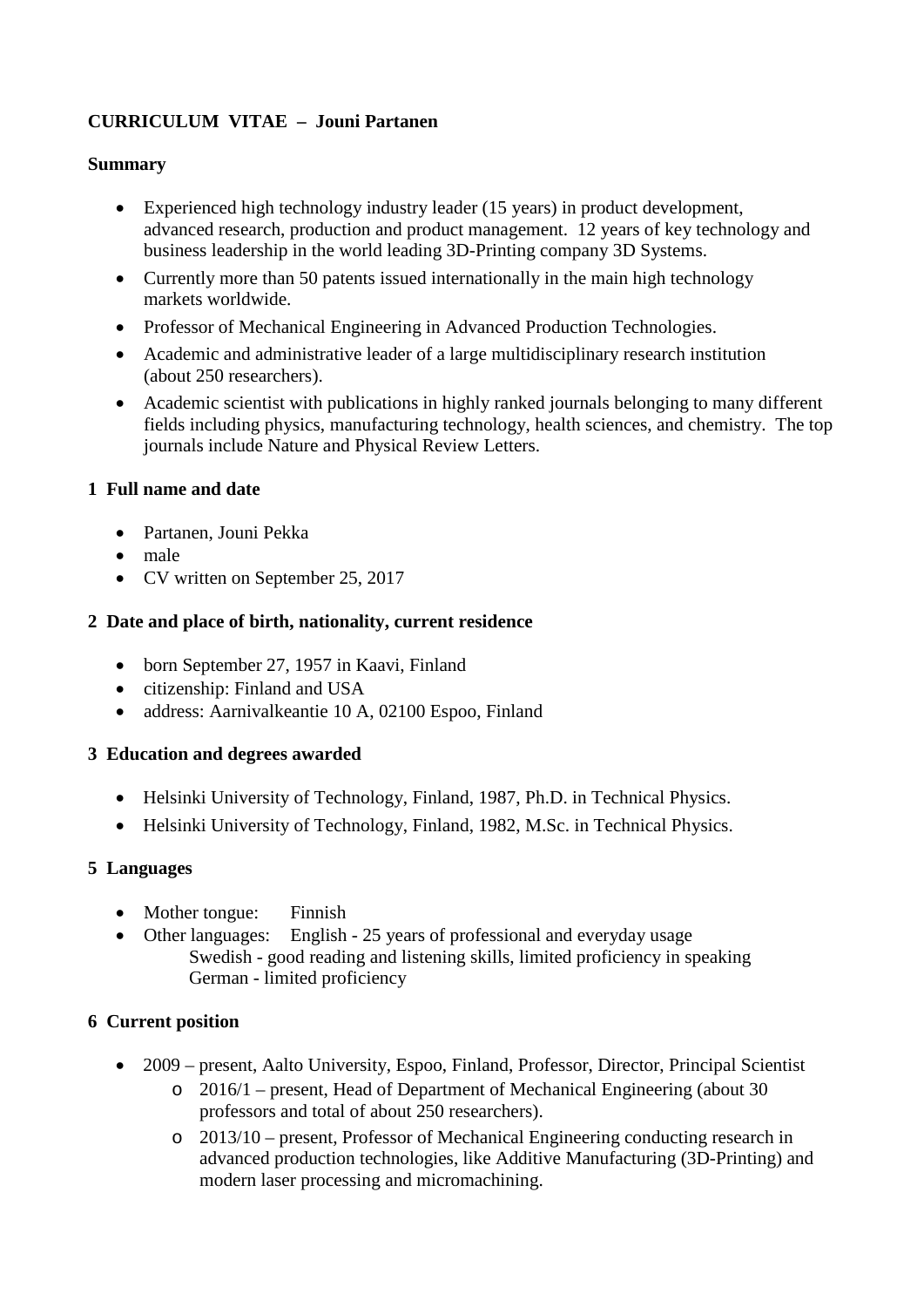- o 2011- 2013/9, Director of BIT Research Centre, in charge of an academic research organization (about 130 researchers) that does mostly applied research in Industrial Management and Organizational Leadership.
- o Developing new organizational culture inside BIT where more emphasis in put on academic publishing as measured with citations and finishing of PhD theses swiftly. A key requirement for the new organizational culture is to maintain the excellent societal impact that the center has been evaluated to have in the Aalto University 2009 RAE reports.

# **7 Previous work experience**

- 2006 2009, DPSS Lasers, Santa Clara, CA, USA, Vice President of RND
	- o Developed Samurai Ultraviolet Laser Marking and Micro Machining system with applications in a wide range of industries. I was heavily involved in sales and marketing effort of this new business. It grew to about \$1M annually while I was there.
	- o Working with many clients I developed ultraviolet laser marking technology for airplane wiring that uses Diode Pumped Solid State (DPSS) lasers. The airplane wire marking industry is about \$5M annually and the DPSS laser marking is fast growing to cover most of it.
	- o Developed Javelin, Diode Pumped Solid State laser product line, with offerings at infrared, green, and ultraviolet wavelengths.
- 1994 2006 3D Systems, Valencia, CA, USA, Engineering Manager
	- o During the last 5 years of my employment I was responsible for the advanced technology development in the \$100M/year high technology company.
	- o Developed a superior laser vector scanning technology that utilizes digitized feedback and feedforward with digital signal processing (DSP).
	- o Initiated and managed development project for advanced thermal control in laser sintering utilizing patented black body calibration technique. This engineering effort has created business for last year beyond \$10M.
	- o Continued development of advanced laser beam shaping techniques for spot size and waist manipulation and astigmatism correction. These techniques use mechanical and electrical actuators capable for remote and automatic software control.
	- o In co-operation with product marketing, I developed a business model and business justification for one of the company's most successful products. The novel technical solutions covering the range high to standard resolution operational modes were analyzed in terms of technical capabilities and market potential.
	- o Through my career at 3D Systems I have also been involved in the development of how the laser exposure and other processes are optimized for best accuracy of parts and best material properties.
	- o Since joining the company I was responsible for the optical design and operation of the company's main product lines (Stereolithography and Laser Sintering).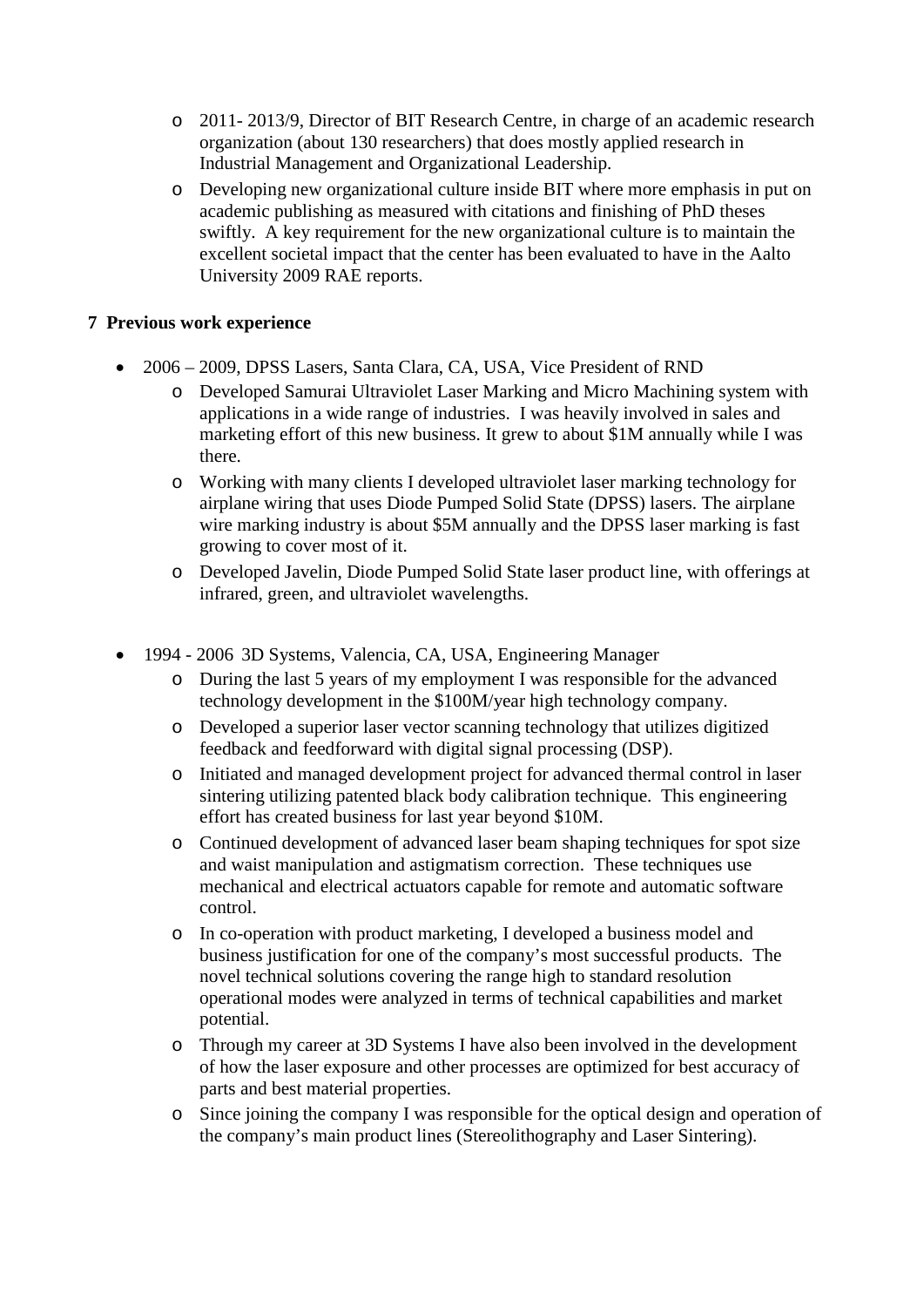- 1988 1994, University Southern California, Los Angeles, CA, USA, Research Assistant Professor
	- o Developer of a phase conjugate four-wave-mixing experimental arrangement for studying optical nonlinearities in the picosecond and nanosecond timescales. This is a very versatile set-up that was used to study a large number of material parameters and materials, suitable for optical signal processing.
	- o Member of a development team demonstrating that free atoms have very strong optical nonlinearities and are very efficient for optical signal processing. We demonstrated a highly sensitive image correlator using a thin layer of Cesium vapor.
	- o Developer of an interferometric technique for characterization of cw-laser- induced dielectric gratings (like photorefractive gratings).
- 1987–1988, 1981-1984, Technical Research Centre Helsinki, Finland, Research Scientist
	- o Developed models for the spreading of radioactivity in atmosphere and their health and economical consequences, after accidental releases or as a result of releases during normal operation from nuclear power stations.
	- o Analyzed thermal radiation hazards from LPG explosions.
- 1984 1987, Rutherford Appleton Laboratory, Oxford, UK, Research Associate
	- o Member of the team developing high power KrF lasers for inertial confinement fusion research.
	- o Specialized to the theory and experiments demonstrating stimulated Raman optical amplifiers for high power laser beam combination and clean-up.
	- o Developed the first single mode KrF laser cavity.
	- o Demonstrated many new cavity configurations for line narrowing of excimer lasers.
- 1977 1981, Helsinki Univ. of Technology, Espoo, Finland, Teaching Assistant, Research Assistant
	- o During MSc studies

# **8 Research funding, leadership and supervision**

- Principal Investigator (PI) in many current and recent Horizon 2020, EU FP 7, and national funding agency applications.
- PI for Mech Eng for 3D-BioMat project, 2017 2020, Academy of Finland, 370 000  $\in$
- Co-PI for CRAMAX project, 2017 2019, TEKES, 300 000  $\in$
- Co-PI for Finn 3D project, 2016 2018, TEKES, 300 000  $\in$
- PI for 3D Surprise project, 2016 2018, TEKES, 130 000  $\in$
- PI for DiVa project, 2015 2017, TEKES, 450 000  $\in$
- PI for DDShape project, 2015 2016, TEKES, 347 000  $\in$
- PI for AdManI project, 2015 2016, TEKES, 285 000  $\in$
- Aalto PI for EIT ICT High Impact initiative Industry 4.0 powering Europe, 2015, 192 000 €